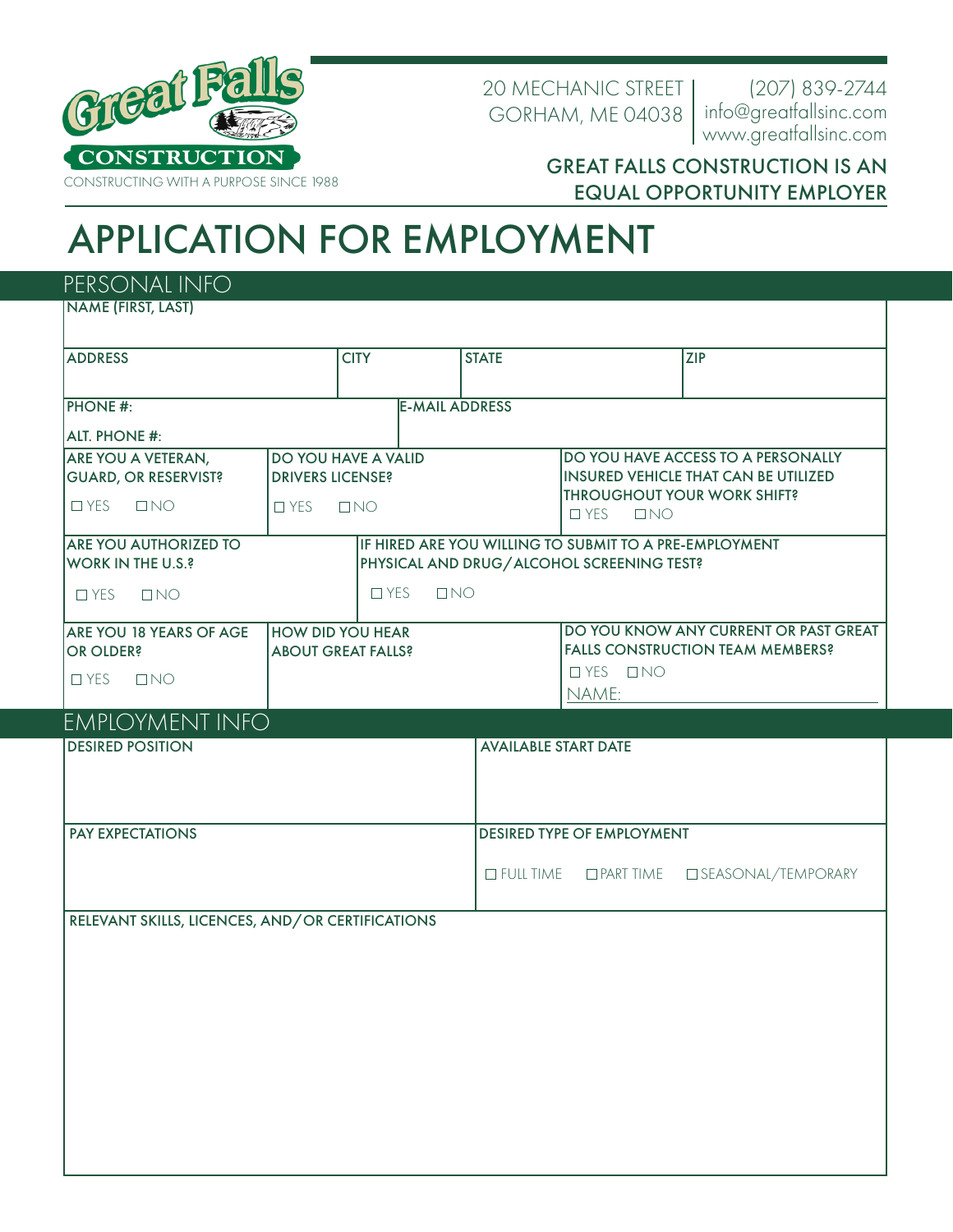| <b>EDUCATION</b>                           |                           |                |                         |                                                          |  |  |
|--------------------------------------------|---------------------------|----------------|-------------------------|----------------------------------------------------------|--|--|
| <b>SCHOOL NAME</b>                         | <b>LOCATION</b>           | # OF YEARS     | <b>DEGREE/DIPLOMA</b>   | <b>MAJOR</b>                                             |  |  |
|                                            |                           |                |                         |                                                          |  |  |
| <b>SCHOOL NAME</b>                         | <b>LOCATION</b>           | # OF YEARS     | <b>DEGREE/DIPLOMA</b>   | <b>MAJOR</b>                                             |  |  |
|                                            |                           |                |                         |                                                          |  |  |
| <b>SCHOOL NAME</b>                         | <b>LOCATION</b>           | # OF YEARS     | <b>DEGREE/DIPLOMA</b>   | <b>MAJOR</b>                                             |  |  |
|                                            |                           |                |                         |                                                          |  |  |
| <b>EMPLOYMENT HISTORY</b>                  |                           |                |                         |                                                          |  |  |
| <b>EMPLOYER (1)</b>                        | <b>JOB TITLE</b>          |                | <b>DATES EMPLOYED</b>   |                                                          |  |  |
|                                            |                           |                |                         |                                                          |  |  |
| <b>RESPONSIBILITIES</b>                    |                           |                |                         |                                                          |  |  |
|                                            |                           |                |                         |                                                          |  |  |
| <b>LOCATION</b>                            | <b>REASON FOR LEAVING</b> |                |                         | CAN WE CONTACT THIS EMPLOYER?<br>$\Box$ YES<br>$\Box$ NO |  |  |
|                                            |                           |                |                         | PHONE # (IF YES)                                         |  |  |
|                                            |                           |                |                         |                                                          |  |  |
| <b>EMPLOYER (2)</b>                        | <b>JOB TITLE</b>          |                |                         | <b>DATES EMPLOYED</b>                                    |  |  |
|                                            |                           |                |                         |                                                          |  |  |
| <b>RESPONSIBILITIES</b>                    |                           |                |                         |                                                          |  |  |
|                                            |                           |                |                         |                                                          |  |  |
| <b>LOCATION</b>                            | <b>REASON FOR LEAVING</b> |                |                         | <b>CAN WE CONTACT THIS EMPLOYER?</b>                     |  |  |
|                                            |                           |                | $\Box$ YES<br>$\Box$ NO |                                                          |  |  |
|                                            |                           |                | PHONE # (IF YES)        |                                                          |  |  |
| <b>EMPLOYER (3)</b>                        | <b>JOB TITLE</b>          |                | <b>DATES EMPLOYED</b>   |                                                          |  |  |
|                                            |                           |                |                         |                                                          |  |  |
| <b>RESPONSIBILITIES</b>                    |                           |                |                         |                                                          |  |  |
|                                            |                           |                |                         |                                                          |  |  |
| <b>LOCATION</b>                            | <b>REASON FOR LEAVING</b> |                |                         | <b>CAN WE CONTACT THIS EMPLOYER?</b>                     |  |  |
|                                            |                           |                | $\Box$ YES              | $\Box$ NO                                                |  |  |
|                                            |                           |                |                         | PHONE # (IF YES)                                         |  |  |
|                                            |                           |                |                         |                                                          |  |  |
| REFERENECES (PROFESSIONAL REFERENCES ONLY) |                           |                |                         |                                                          |  |  |
| <b>NAME</b>                                | <b>TITLE</b>              | <b>COMPANY</b> | <b>CONTACT INFO</b>     |                                                          |  |  |
|                                            |                           |                |                         |                                                          |  |  |
| <b>NAME</b>                                | <b>TITLE</b>              | <b>COMPANY</b> | <b>CONTACT INFO</b>     |                                                          |  |  |
|                                            |                           |                |                         |                                                          |  |  |
| <b>NAME</b>                                | <b>TITLE</b>              | <b>COMPANY</b> | <b>CONTACT INFO</b>     |                                                          |  |  |
|                                            |                           |                |                         |                                                          |  |  |